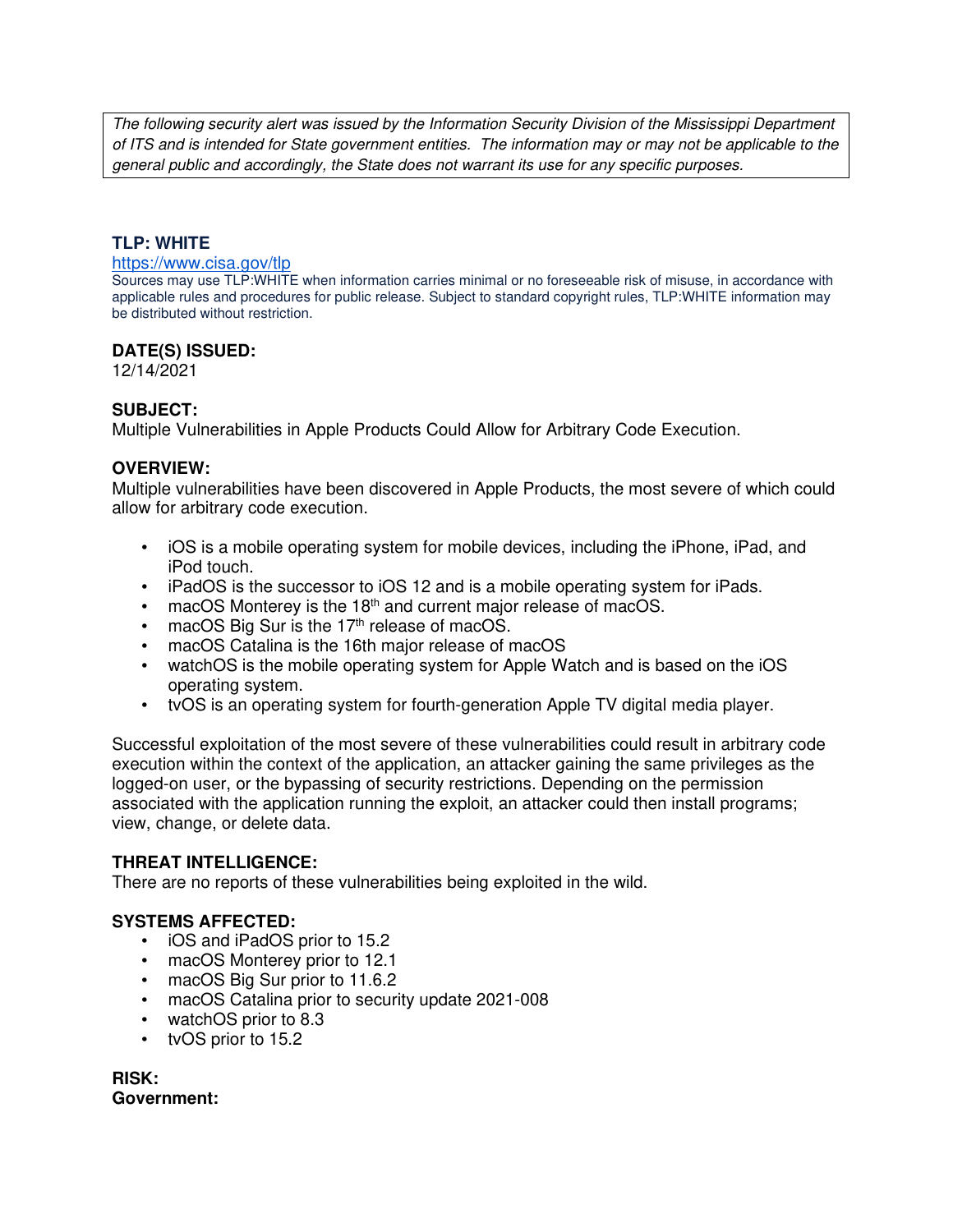- Large and medium government entities: **High**
- Small government entities: **Medium**

## **Businesses:**

- Large and medium business entities: **High**
- Small business entities: **Medium**

#### **Home users: Low**

## **TECHNICAL SUMMARY:**

Multiple vulnerabilities have been discovered in Apple Products, the most severe of which could allow for arbitrary code execution in the context of the affected user. Details of these vulnerabilities are as follows:

## • **iOS 15.2 and iPadOS 15.2**

- o Audio
	- Parsing a maliciously crafted audio file may lead to disclosure of user information. A buffer overflow issue was addressed with improved memory handling. (CVE-2021-30960)
- o CFNetwork Profiles
	- User traffic might unexpectedly be leaked to a proxy server despite PAC configurations. A logic issue was addressed with improved state management. (CVE-2021-30966)
- o ColorSync
	- **Processing a maliciously crafted image may lead to arbitrary code** execution. A memory corruption issue in the processing of ICC profiles was addressed with improved input validation. (CVE-2021-30926, CVE-2021-30942)
- o CoreAudio
	- Processing a maliciously crafted audio file may lead to arbitrary code execution. A buffer overflow issue was addressed with improved memory handling. (CVE-2021-30957)
	- Playing a malicious audio file may lead to arbitrary code execution. An out-of-bounds read was addressed with improved input validation. (CVE-2021-30958)
- o Crash Reporter
	- A local attacker may be able to elevate their privileges. This issue was addressed with improved checks. (CVE-2021-30945)
- o FaceTime
	- A user in a FaceTime call may unexpectedly leak sensitive user information through Live Photos metadata. This issue was addressed with improved handling of file metadata. (CVE-2021-30992)
- o ImageIO
	- Processing a maliciously crafted image may lead to arbitrary code execution. An out-of-bounds read was addressed with improved bounds checking. (CVE-2021-30939)
- o IOMobileFrameBuffer
	- A malicious application may be able to execute arbitrary code with kernel privileges.
		- i. A race condition was addressed with improved state handling. (CVE-2021-30996)
		- ii. A buffer overflow issue was addressed with improved memory handling. (CVE-2021-30983)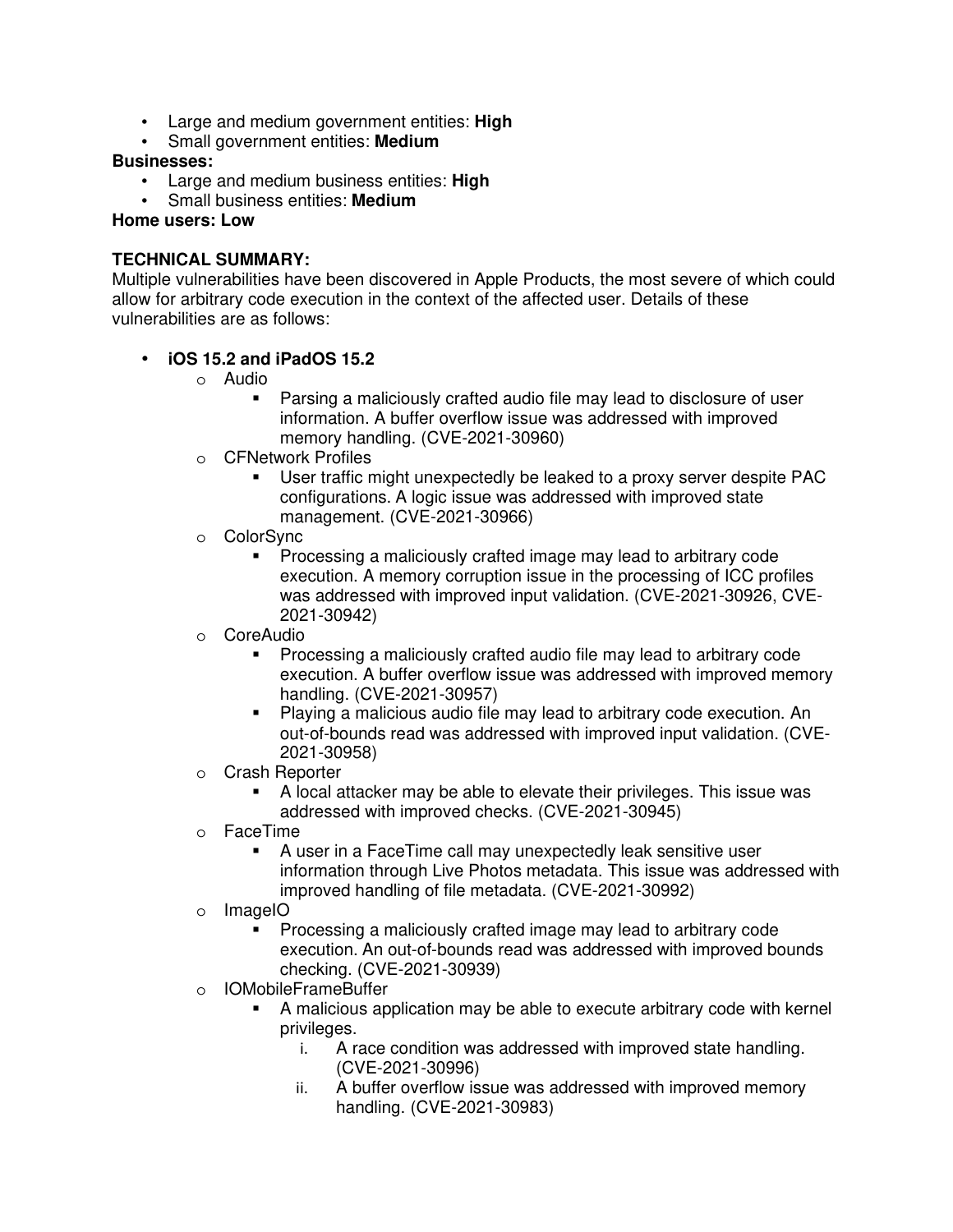- iii. An out-of-bounds write issue was addressed with improved bounds checking. (CVE-2021-30985)
- iv. An out-of-bounds read was addressed with improved bounds checking. (CVE-2021-30991)
- o Kernel
	- A malicious application may be able to execute arbitrary code with kernel privileges.
		- i. A use after free issue was addressed with improved memory management. (CVE-2021-30937)
		- ii. A memory corruption issue was addressed with improved state management. (CVE-2021-30949)
		- iii. A race condition was addressed with improved state handling. (CVE-2021-30955)
	- An application may be able to execute arbitrary code with kernel privileges. A use after free issue was addressed with improved memory management. (CVE-2021-30927, CVE-2021-30980)
	- An attacker in a privileged network position may be able to execute arbitrary code. A buffer overflow issue was addressed with improved memory handling. (CVE-2021-30993)
- o Model I/O
	- Processing a maliciously crafted USD file may lead to unexpected application termination or arbitrary code execution.
		- i. An out-of-bounds write issue was addressed with improved bounds checking. (CVE-2021-30971)
		- ii. A buffer overflow issue was addressed with improved memory handling. (CVE-2021-30979)
	- **Processing a maliciously crafted file may disclose user information. An** out-of-bounds read was addressed with improved input validation. (CVE-2021-30973)
	- Processing a maliciously crafted USD file may disclose memory contents.
		- i. An out-of-bounds write issue was addressed with improved bounds checking. (CVE-2021-30929)
		- ii. A buffer overflow issue was addressed with improved memory handling. (CVE-2021-30940, CVE-2021-30941)
- o NetworkExtension
	- A local attacker may be able to read sensitive information. A permissions issue was addressed with improved validation. (CVE-2021-30967)
	- A malicious application may be able to identify what other applications a user has installed. A permissions issue was addressed with improved validation. (CVE-2021-30988)
- o Notes
	- A person with physical access to an iOS device may be able to access contacts from the lock screen. The issue was addressed with improved permissions logic. (CVE-2021-30932)
- o Password Manager
	- A person with physical access to an iOS device may be able to access stored passwords without authentication. An inconsistent user interface issue was addressed with improved state management. (CVE-2021- 30948)
- o Preferences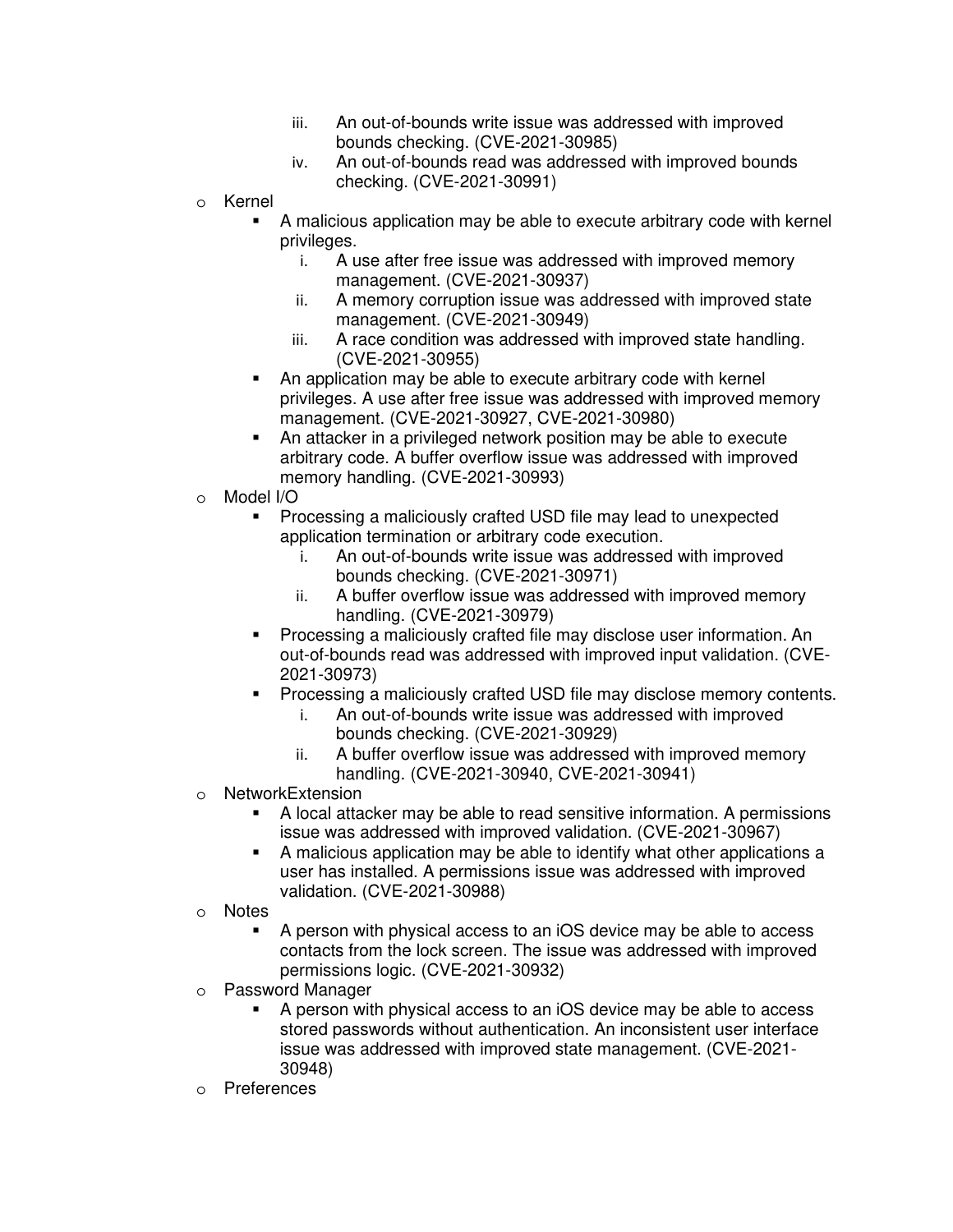- A malicious application may be able to elevate privileges. A race condition was addressed with improved state handling. (CVE-2021- 30995)
- o Sandbox
	- A malicious application may be able to bypass certain Privacy preferences.
		- i. A validation issue related to hard link behavior was addressed with improved sandbox restrictions. (CVE-2021-30968)
		- ii. A logic issue was addressed with improved restrictions. (CVE-2021-30946)
	- An application may be able to access a user's files. An access issue was addressed with additional sandbox restrictions. (CVE-2021-30947)
- o TCC
	- A local user may be able to modify protected parts of the file system. A logic issue was addressed with improved state management. (CVE-2021- 30767)
	- A malicious application may be able to bypass Privacy preferences. An inherited permissions issue was addressed with additional restrictions. (CVE-2021-30964)
- o WebKit
	- Processing maliciously crafted web content may lead to arbitrary code execution.
		- i. A buffer overflow issue was addressed with improved memory handling. (CVE-2021-30934)
		- ii. A use after free issue was addressed with improved memory management. (CVE-2021-30936, CVE-2021-30951)
		- iii. An integer overflow was addressed with improved input validation. (CVE-2021-30952)
		- iv. A race condition was addressed with improved state handling. (CVE-2021-30984)
		- v. An out-of-bounds read was addressed with improved bounds checking. (CVE-2021-30953)
		- vi. A type confusion issue was addressed with improved memory handling. (CVE-2021-30954)

# • **macOS Monterey 12.1**

- o Airport
	- A device may be passively tracked via BSSIDs. An access issue was addressed with improved access restrictions. (CVE-2021-30987)
- o Archive Utility
	- A malicious application may bypass Gatekeeper checks. A logic issue was addressed with improved state management. (CVE-2021-30950)
- o Audio
	- Parsing a maliciously crafted audio file may lead to disclosure of user information. A buffer overflow issue was addressed with improved memory handling. (CVE-2021-30960)
- o Bluetooth
	- A device may be passively tracked by its Bluetooth MAC address. A device configuration issue was addressed with an updated configuration. (CVE-2021-30986)
- o CFNetwork Proxies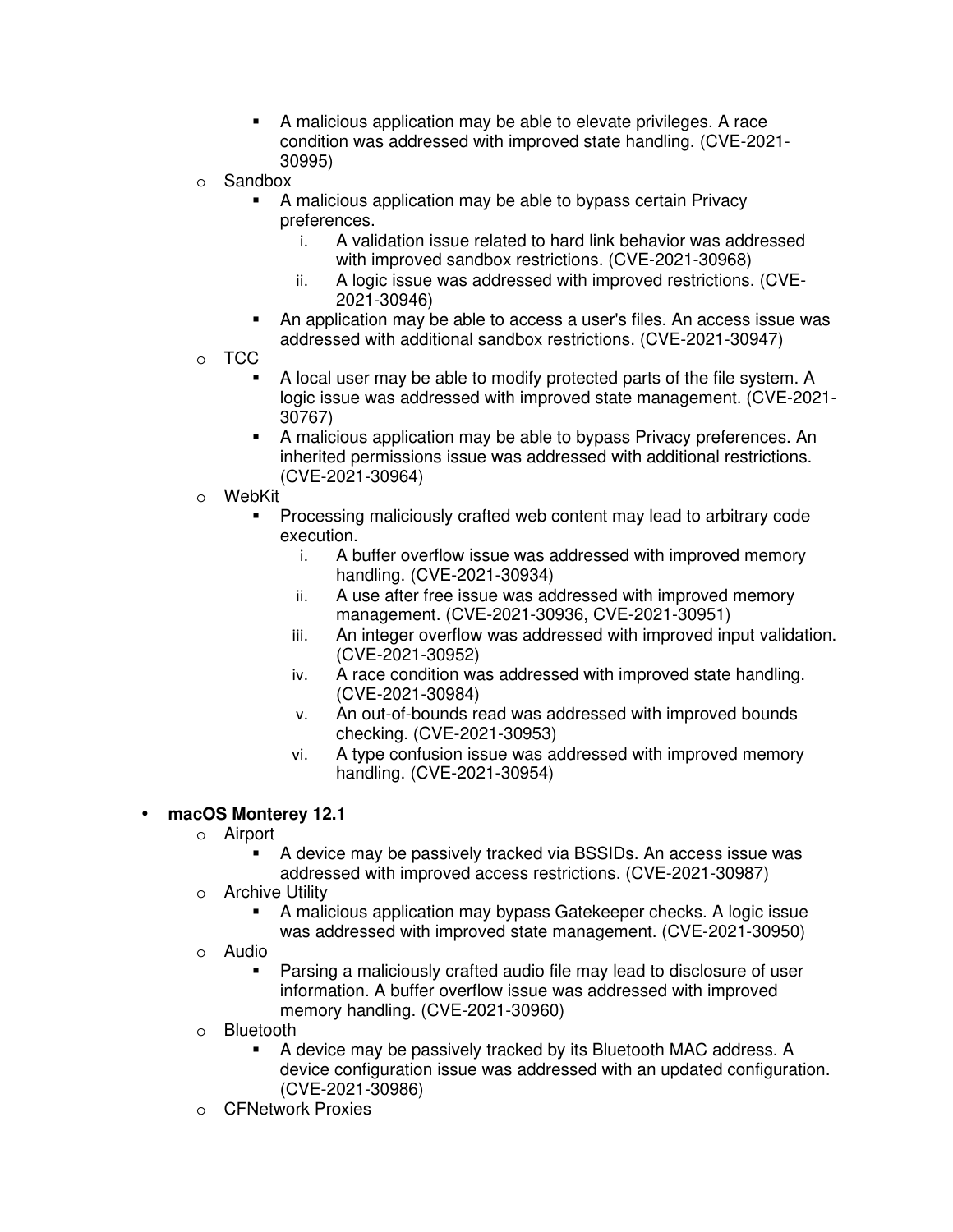- User traffic might unexpectedly be leaked to a proxy server despite PAC configurations. A logic issue was addressed with improved state management. (CVE-2021-30966)
- o ColorSync
	- **Processing a maliciously crafted image may lead to arbitrary code** execution. A memory corruption issue in the processing of ICC profiles was addressed with improved input validation. (CVE-2021-30926, CVE-2021-30942)
- o CoreAudio
	- Processing a maliciously crafted audio file may lead to arbitrary code execution. A buffer overflow issue was addressed with improved memory handling. (CVE-2021-30957)
	- Playing a malicious audio file may lead to arbitrary code execution. An out-of-bounds read was addressed with improved input validation. (CVE-2021-30958)
- o Crash Reporter
	- A local attacker may be able to elevate their privileges. This issue was addressed with improved checks. (CVE-2021-30945)
- o Graphics Divers
	- A malicious application may be able to execute arbitrary code with kernel privileges. A buffer overflow was addressed with improved bounds checking. (CVE-2021-30977)
- o ImageIO
	- Processing a maliciously crafted image may lead to arbitrary code execution. An out-of-bounds read was addressed with improved bounds checking. (CVE-2021-30939)
- o Intel Graphics Driver
	- An application may be able to execute arbitrary code with kernel privileges. A buffer overflow was addressed with improved bounds checking. (CVE-2021-30981)
- o IOMobileFrameBuffer
	- A malicious application may be able to execute arbitrary code with kernel privileges. A race condition was addressed with improved state handling. (CVE-2021-30996)
- o IOUSBHostFamily
	- A remote attacker may be able to cause unexpected application termination or heap corruption. A race condition was addressed with improved locking. (CVE-2021-30982)
- o Kernel
	- A malicious application may be able to execute arbitrary code with kernel privileges.
		- i. A memory corruption vulnerability was addressed with improved locking. (CVE-2021-30937)
		- ii. A memory corruption issue was addressed with improved state management. (CVE-2021-30949)
		- iii. A race condition was addressed with improved state handling. (CVE-2021-30955)
	- An application may be able to execute arbitrary code with kernel privileges. A use after free issue was addressed with improved memory management. (CVE-2021-30927, CVE-2021-30980)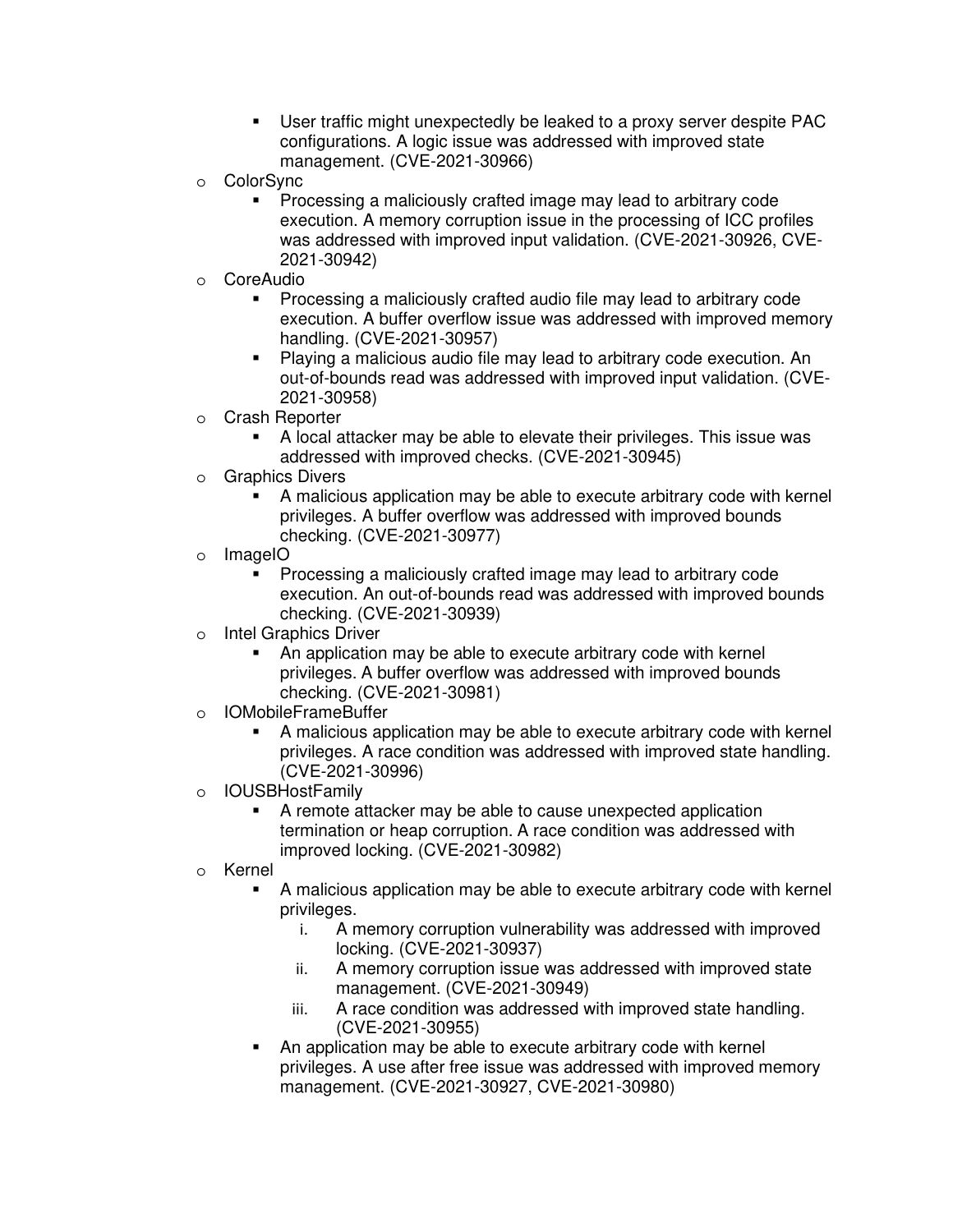- An attacker in a privileged network position may be able to execute arbitrary code. A buffer overflow issue was addressed with improved memory handling. (CVE-2021-30993)
- o LaunchServices
	- A malicious application may bypass Gatekeeper checks.
		- i. A logic issue was addressed with improved state management. (CVE-2021-30976)
		- ii. A logic issue was addressed with improved validation. (CVE-2021- 30990)
- o Model I/O
	- **Processing a maliciously crafted USD file may lead to unexpected** application termination or arbitrary code execution.
		- i. An out-of-bounds write issue was addressed with improved bounds checking. (CVE-2021-30971)
		- ii. A buffer overflow issue was addressed with improved memory handling. (CVE-2021-30979)
	- Processing a maliciously crafted file may disclose user information. An out-of-bounds read was addressed with improved input validation. (CVE-2021-30973)
	- Processing a maliciously crafted USD file may disclose memory contents.
		- i. An out-of-bounds write issue was addressed with improved bounds checking. (CVE-2021-30929)
		- ii. A buffer overflow issue was addressed with improved memory handling. (CVE-2021-30940, CVE-2021-30941)
- o Preferences
	- A malicious application may be able to elevate privileges. A race condition was addressed with improved state handling. (CVE-2021- 30995)
- o Sandbox
	- A malicious application may be able to bypass certain Privacy preferences.
		- i. A validation issue related to hard link behavior was addressed with improved sandbox restrictions. (CVE-2021-30968)
		- ii. A logic issue was addressed with improved restrictions. (CVE-2021-30946)
	- **An application may be able to access a user's files. An access issue was** addressed with additional sandbox restrictions. (CVE-2021-30947)
- o Script Editor
	- A malicious OSAX scripting addition may bypass Gatekeeper checks and circumvent sandbox restrictions. This issue was addressed by disabling execution of JavaScript when viewing a scripting dictionary. (CVE-2021- 30975)
- o TCC
	- A local user may be able to modify protected parts of the file system. A logic issue was addressed with improved state management. (CVE-2021- 30767)
	- A malicious application may be able to bypass Privacy preferences.
		- i. An inherited permissions issue was addressed with additional restrictions. (CVE-2021-30964)
		- ii. A logic issue was addressed with improved state management. (CVE-2021-30970)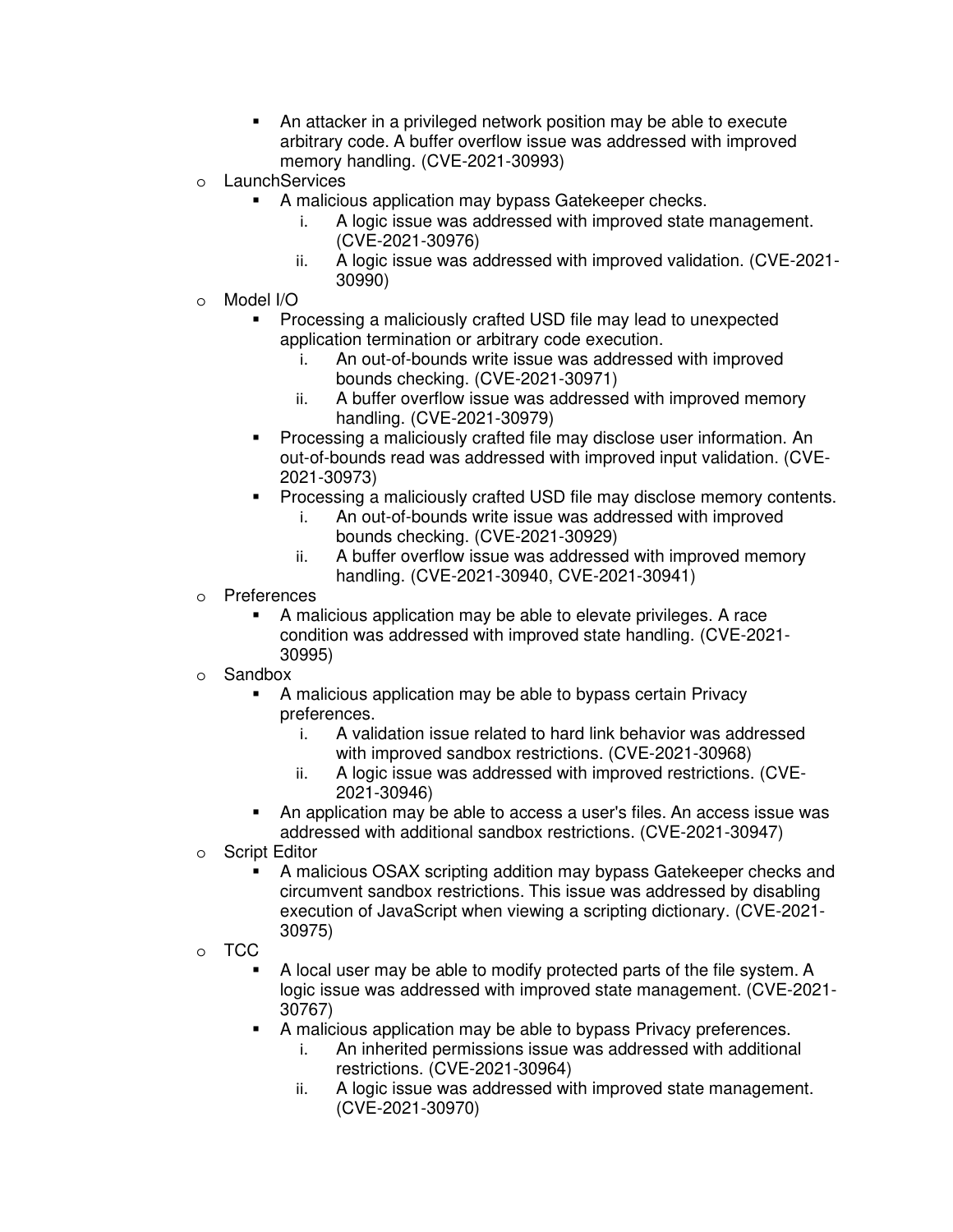- A malicious application may be able to cause a denial of service to Endpoint Security clients. A logic issue was addressed with improved state management. (CVE-2021-30965)
- o WebKit
	- Processing maliciously crafted web content may lead to arbitrary code execution.
		- i. A buffer overflow issue was addressed with improved memory handling. (CVE-2021-30934)
		- ii. A use after free issue was addressed with improved memory management. (CVE-2021-30936, CVE-2021-30951)
		- iii. An integer overflow was addressed with improved input validation. (CVE-2021-30952)
		- iv. A race condition was addressed with improved state handling. (CVE-2021-30984)
		- v. An out-of-bounds read was addressed with improved bounds checking. (CVE-2021-30953)
		- vi. A type confusion issue was addressed with improved memory handling. (CVE-2021-30954)
- o Wi-Fi
	- A local user may be able to cause unexpected system termination or read kernel memory. This issue was addressed with improved checks. (CVE-2021-30938)

## • **macOS Big Sur 11.6.2 and 2021-008 Catalina**

- o Archive Utility
	- A malicious application may bypass Gatekeeper checks. A logic issue was addressed with improved state management. (CVE-2021-30950)
- o Bluetooth
	- A malicious application may be able to disclose kernel memory. A logic issue was addressed with improved validation. (CVE-2021-30931)
	- An application may be able to execute arbitrary code with kernel privileges. A logic issue was addressed with improved validation. (CVE-2021-30935)
- o ColorSync
	- **Processing a maliciously crafted image may lead to arbitrary code** execution. A memory corruption issue in the processing of ICC profiles was addressed with improved input validation. (CVE-2021-30942)
- o CoreAudio
	- Playing a malicious audio file may lead to arbitrary code execution. An out-of-bounds read was addressed with improved input validation. (CVE-2021-30958)
	- Parsing a maliciously crafted audio file may lead to disclosure of user information. A buffer overflow issue was addressed with improved memory handling. (CVE-2021-30959, CVE-2021-30961, CVE-2021- 30963)
- o Crash Reporter
	- A local attacker may be able to elevate their privileges. This issue was addressed with improved checks. (CVE-2021-30945)
- o Graphics Drivers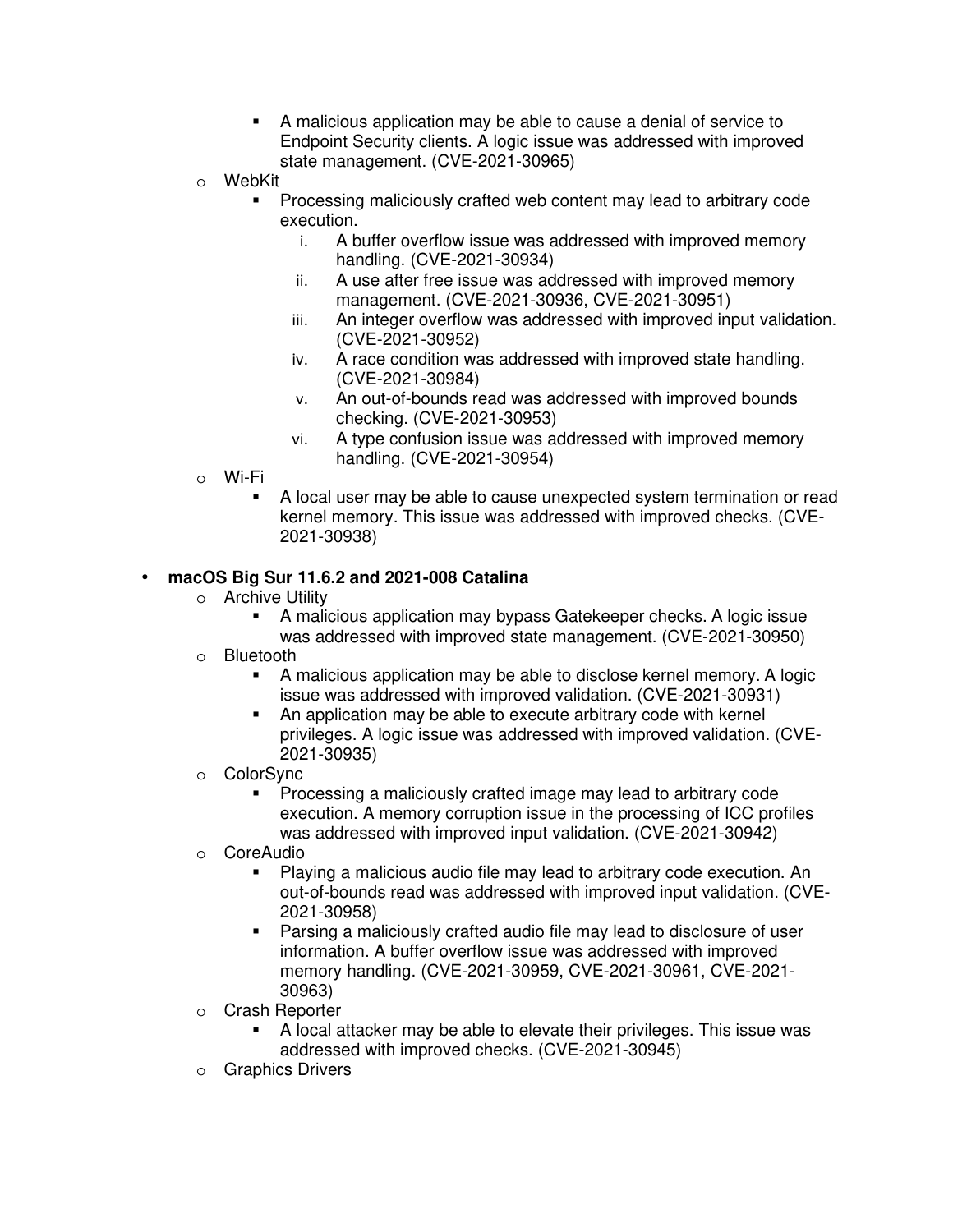- A malicious application may be able to execute arbitrary code with kernel privileges. A buffer overflow was addressed with improved bounds checking. (CVE-2021-30977)
- o Help Viewer
	- Processing a maliciously crafted URL may cause unexpected JavaScript execution from a file on disk. A path handling issue was addressed with improved validation. (CVE-2021-30969)
- o ImageIO
	- Processing a maliciously crafted image may lead to arbitrary code execution. An out-of-bounds read was addressed with improved bounds checking. (CVE-2021-30939)
- o Intel Graphics Driver
	- An application may be able to execute arbitrary code with kernel privileges. A buffer overflow was addressed with improved bounds checking. (CVE-2021-30981)
- o IOUSBHostFamily
	- A remote attacker may be able to cause unexpected application termination or heap corruption. A race condition was addressed with improved locking. (CVE-2021-30982)
- o Kernel
	- An application may be able to execute arbitrary code with kernel privileges. A use after free issue was addressed with improved memory management. (CVE-2021-30927, CVE-2021-30980)
	- A malicious application may be able to execute arbitrary code with kernel privileges.
		- i. A memory corruption vulnerability was addressed with improved locking. (CVE-2021-30937)
		- ii. A memory corruption issue was addressed with improved state management. (CVE-2021-30949)
- o Launch Services
	- A malicious application may bypass Gatekeeper checks.
		- i. A logic issue was addressed with improved validation. (CVE-2021- 30990)
		- ii. A logic issue was addressed with improved state management. (CVE-2021-30976)
- o Model I/O
	- Processing a maliciously crafted USD file may disclose memory contents.
		- i. An out-of-bounds write issue was addressed with improved bounds checking. (CVE-2021-30929)
		- ii. A buffer overflow issue was addressed with improved memory handling. (CVE-2021-30940, CVE-2021-30941)
	- Processing a maliciously crafted USD file may lead to unexpected application termination or arbitrary code execution.
		- i. A buffer overflow issue was addressed with improved memory handling. (CVE-2021-30979)
		- ii. An out-of-bounds write issue was addressed with improved bounds checking. (CVE-2021-30971)
	- Processing a maliciously crafted file may disclose user information. An out-of-bounds read was addressed with improved input validation. (CVE-2021-30973)
- o Preferences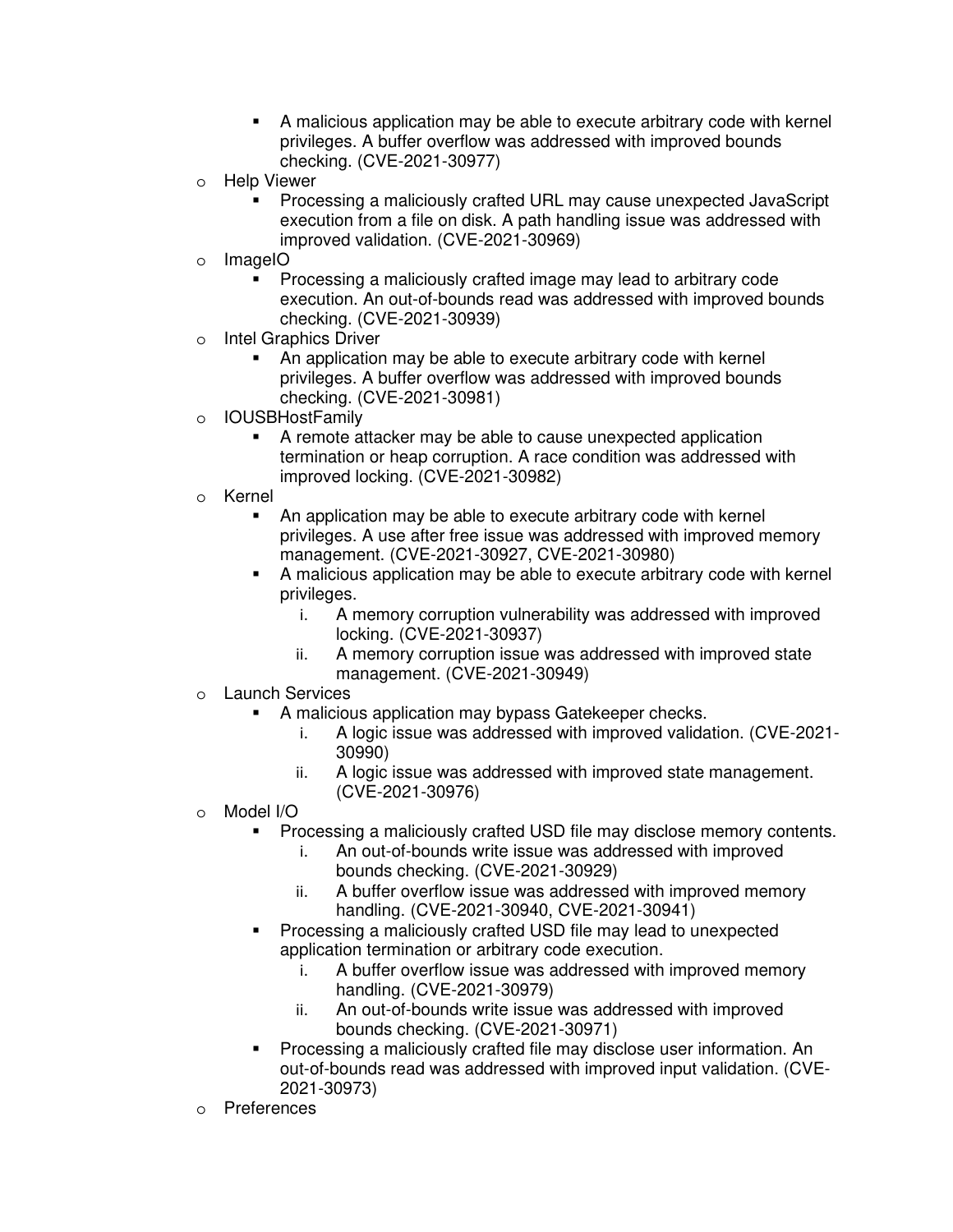- A malicious application may be able to elevate privileges. A race condition was addressed with improved state handling. (CVE-2021- 30995)
- o Sandbox
	- A malicious application may be able to bypass certain Privacy preferences. A validation issue related to hard link behavior was addressed with improved sandbox restrictions. (CVE-2021-30968)
- o Script Editor
	- A malicious OSAX scripting addition may bypass Gatekeeper checks and circumvent sandbox restrictions. This issue was addressed by disabling execution of JavaScript when viewing a scripting dictionary. (CVE-2021- 30975)
- o TCC
	- A local user may be able to modify protected parts of the file system. A logic issue was addressed with improved state management. (CVE-2021- 30767)
	- A malicious application may be able to cause a denial of service to Endpoint Security clients. A logic issue was addressed with improved state management. (CVE-2021-30965)
- o Wi-Fi
	- A local user may be able to cause unexpected system termination or read kernel memory. This issue was addressed with improved checks. (CVE-2021-30938)

## • **WatchOS 8.3 and tvOS 15.2**

- o Audio
	- Parsing a maliciously crafted audio file may lead to disclosure of user information. A buffer overflow issue was addressed with improved memory handling. (CVE-2021-30960)
- o CFNetwork Proxies
	- User traffic might unexpectedly be leaked to a proxy server despite PAC configurations. A logic issue was addressed with improved state management. (CVE-2021-30966)
- o ColorSync
	- **Processing a maliciously crafted image may lead to arbitrary code** execution. A memory corruption issue in the processing of ICC profiles was addressed with improved input validation. (CVE-2021-30926, CVE-2021-30942)
- o CoreAudio
	- **Processing a maliciously crafted audio file may lead to arbitrary code** execution. A buffer overflow issue was addressed with improved memory handling. (CVE-2021-30957)
	- Playing a malicious audio file may lead to arbitrary code execution. An out-of-bounds read was addressed with improved input validation. (CVE-2021-30958)
- o Crash Reporter
	- A local attacker may be able to elevate their privileges.
		- i. This issue was addressed with improved checks. (CVE-2021- 30945)
- o ImageIO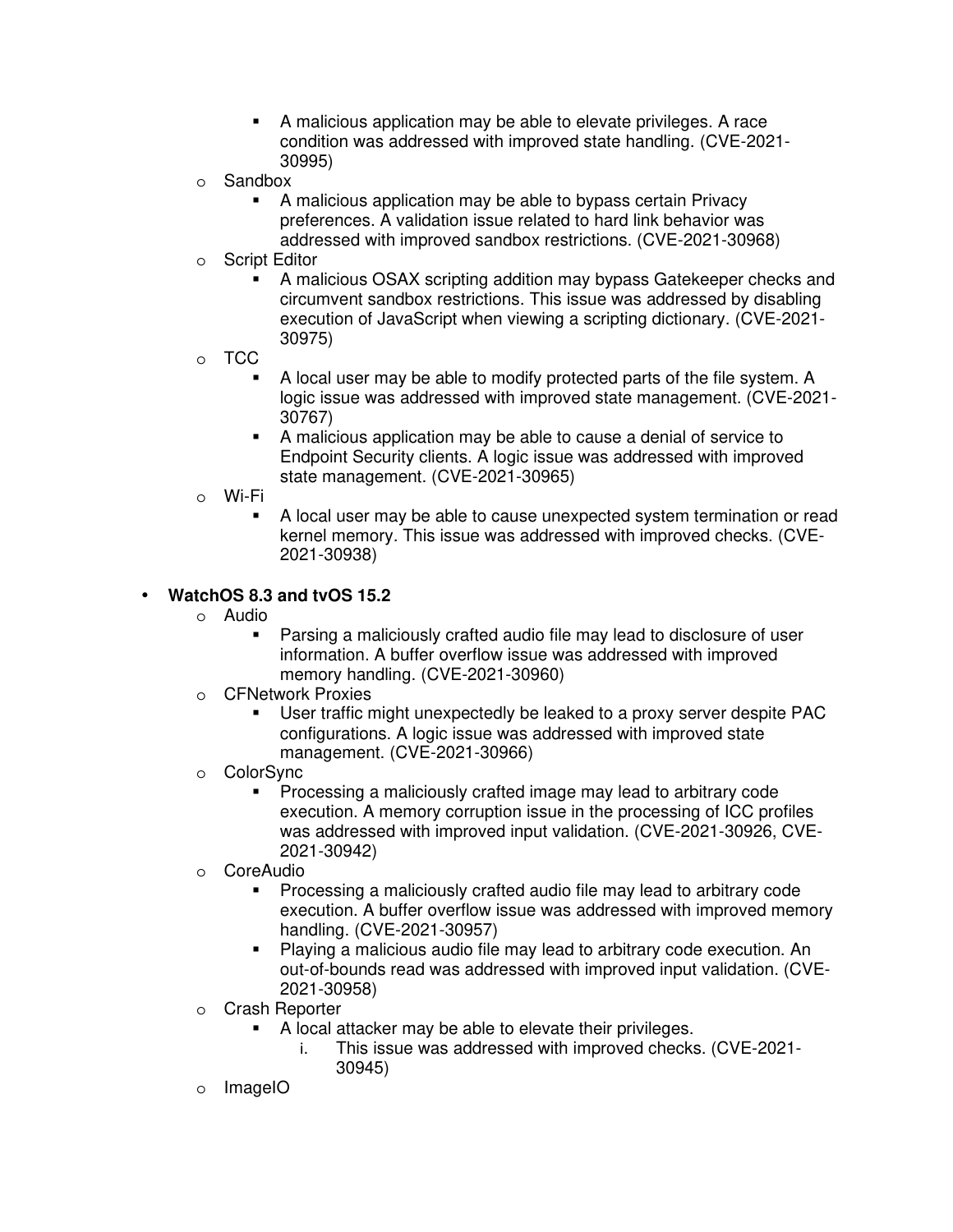- **Processing a maliciously crafted image may lead to arbitrary code** execution. An out-of-bounds read was addressed with improved bounds checking. (CVE-2021-30939)
- o Kernel
	- A malicious application may be able to execute arbitrary code with kernel privileges.
		- i. A memory corruption issue was addressed with improved memory handling. (CVE-2021-30916)
		- ii. A memory corruption vulnerability was addressed with improved locking. (CVE-2021-30937)
		- iii. A use after free issue was addressed with improved memory management. (CVE-2021-30927, CVE-2021-30980)
		- iv. A memory corruption issue was addressed with improved state management. (CVE-2021-30949)
	- An attacker in a privileged network position may be able to execute arbitrary code. A buffer overflow issue was addressed with improved memory handling. (CVE-2021-30993)
	- A malicious application may be able to execute arbitrary code with kernel privileges. A race condition was addressed with improved state handling. (CVE-2021-30955)
- o Preferences
	- A malicious application may be able to elevate privileges. A race condition was addressed with improved state handling. (CVE-2021- 30995)
- o Sandbox
	- A malicious application may be able to bypass certain Privacy preferences.
		- i. A validation issue related to hard link behavior was addressed with improved sandbox restrictions. (CVE-2021-30968)
		- ii. A logic issue was addressed with improved restrictions. (CVE-2021-30946)
	- An application may be able to access a user's files. An access issue was addressed with additional sandbox restrictions. (CVE-2021-30947)
- o TCC
	- A local user may be able to modify protected parts of the file system. A logic issue was addressed with improved state management. (CVE-2021- 30767)
	- A malicious application may be able to bypass Privacy preferences. An inherited permissions issue was addressed with additional restrictions. (CVE-2021-30964)
- o WebKit
	- Processing maliciously crafted web content may lead to arbitrary code execution.
		- i. A buffer overflow issue was addressed with improved memory handling. (CVE-2021-30934)
		- ii. A use after free issue was addressed with improved memory management. (CVE-2021-30936, CVE-2021-30951)
		- iii. An integer overflow was addressed with improved input validation. (CVE-2021-30952)
		- iv. A race condition was addressed with improved state handling. (CVE-2021-30984)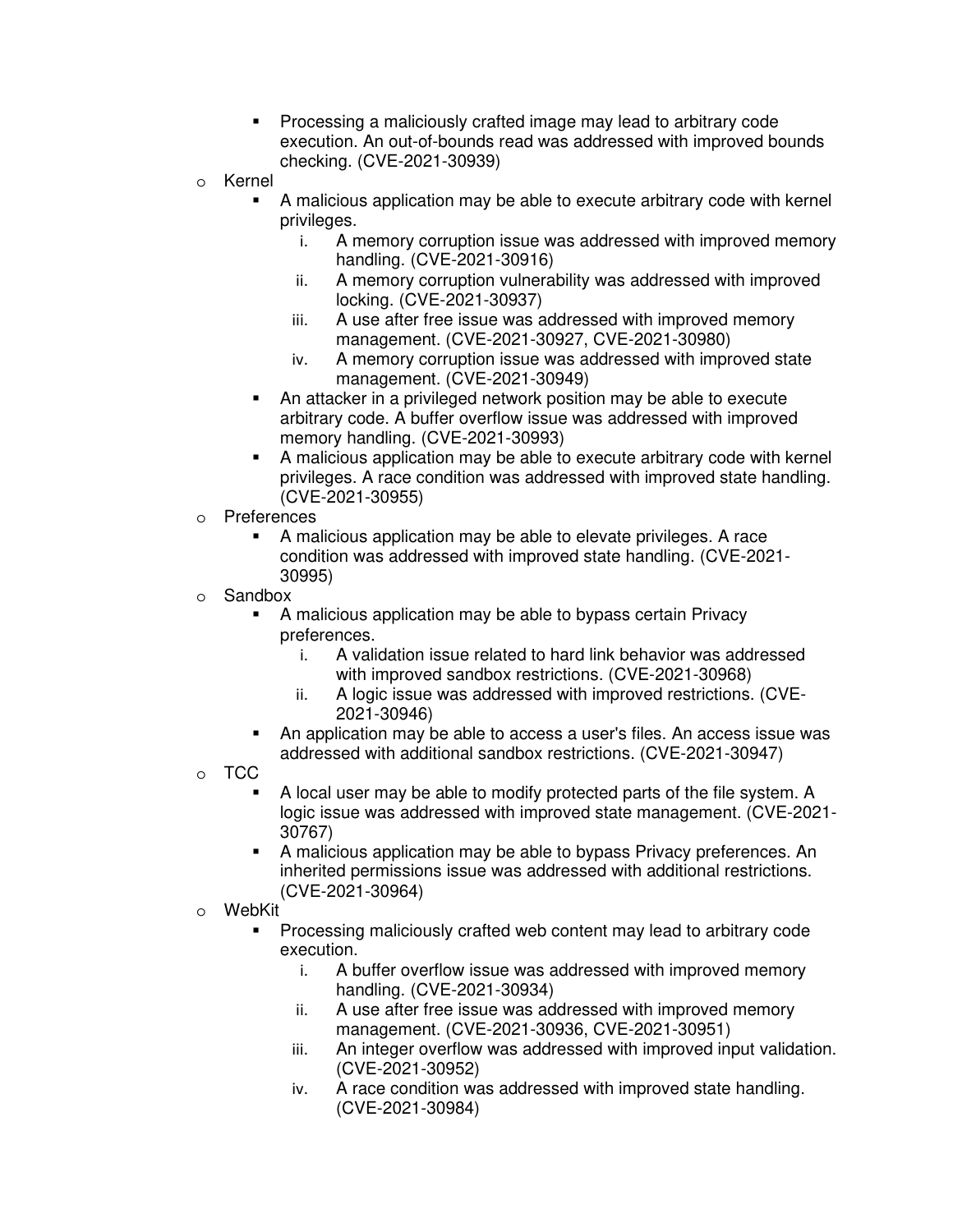- v. An out-of-bounds read was addressed with improved bounds checking. (CVE-2021-30953)
- vi. A type confusion issue was addressed with improved memory handling. (CVE-2021-30954)

Successful exploitation of the most severe of these vulnerabilities could result in arbitrary code execution within the context of the application, an attacker gaining the same privileges as the logged-on user, or the bypassing of security restrictions. Depending on the permission associated with the application running the exploit, an attacker could then install programs; view, change, or delete data.

## **RECOMMENDATIONS:**

The following actions should be taken:

- Apply appropriate patches provided by Apple to vulnerable systems immediately after appropriate testing.
- Run all software as a nonprivileged user (one without administrative privileges) to diminish the effects of a successful attack.
- Remind users not to download, accept or execute files from untrusted and unknown sources.
- Remind users not to visit untrusted websites or follow links provided by untrusted or unknown sources.
- Evaluate read, write, and execute permissions on all newly installed software.
- Apply the Principle of Least Privilege to all systems and services.

# **REFERENCES:**

## **Apple:**

https://support.apple.com/en-us/HT212981 https://support.apple.com/en-us/HT212980 https://support.apple.com/en-us/HT212979 https://support.apple.com/en-us/HT212978 https://support.apple.com/en-us/HT212976 https://support.apple.com/en-us/HT212975

# **CVE:**

https://cve.mitre.org/cgi-bin/cvename.cgi?name=CVE-2021-30996 https://cve.mitre.org/cgi-bin/cvename.cgi?name=CVE-2021-30995 https://cve.mitre.org/cgi-bin/cvename.cgi?name=CVE-2021-30993 https://cve.mitre.org/cgi-bin/cvename.cgi?name=CVE-2021-30992 https://cve.mitre.org/cgi-bin/cvename.cgi?name=CVE-2021-30991 https://cve.mitre.org/cgi-bin/cvename.cgi?name=CVE-2021-30990 https://cve.mitre.org/cgi-bin/cvename.cgi?name=CVE-2021-30988 https://cve.mitre.org/cgi-bin/cvename.cgi?name=CVE-2021-30987 https://cve.mitre.org/cgi-bin/cvename.cgi?name=CVE-2021-30986 https://cve.mitre.org/cgi-bin/cvename.cgi?name=CVE-2021-30985 https://cve.mitre.org/cgi-bin/cvename.cgi?name=CVE-2021-30984 https://cve.mitre.org/cgi-bin/cvename.cgi?name=CVE-2021-30983 https://cve.mitre.org/cgi-bin/cvename.cgi?name=CVE-2021-30982 https://cve.mitre.org/cgi-bin/cvename.cgi?name=CVE-2021-30981 https://cve.mitre.org/cgi-bin/cvename.cgi?name=CVE-2021-30980 https://cve.mitre.org/cgi-bin/cvename.cgi?name=CVE-2021-30979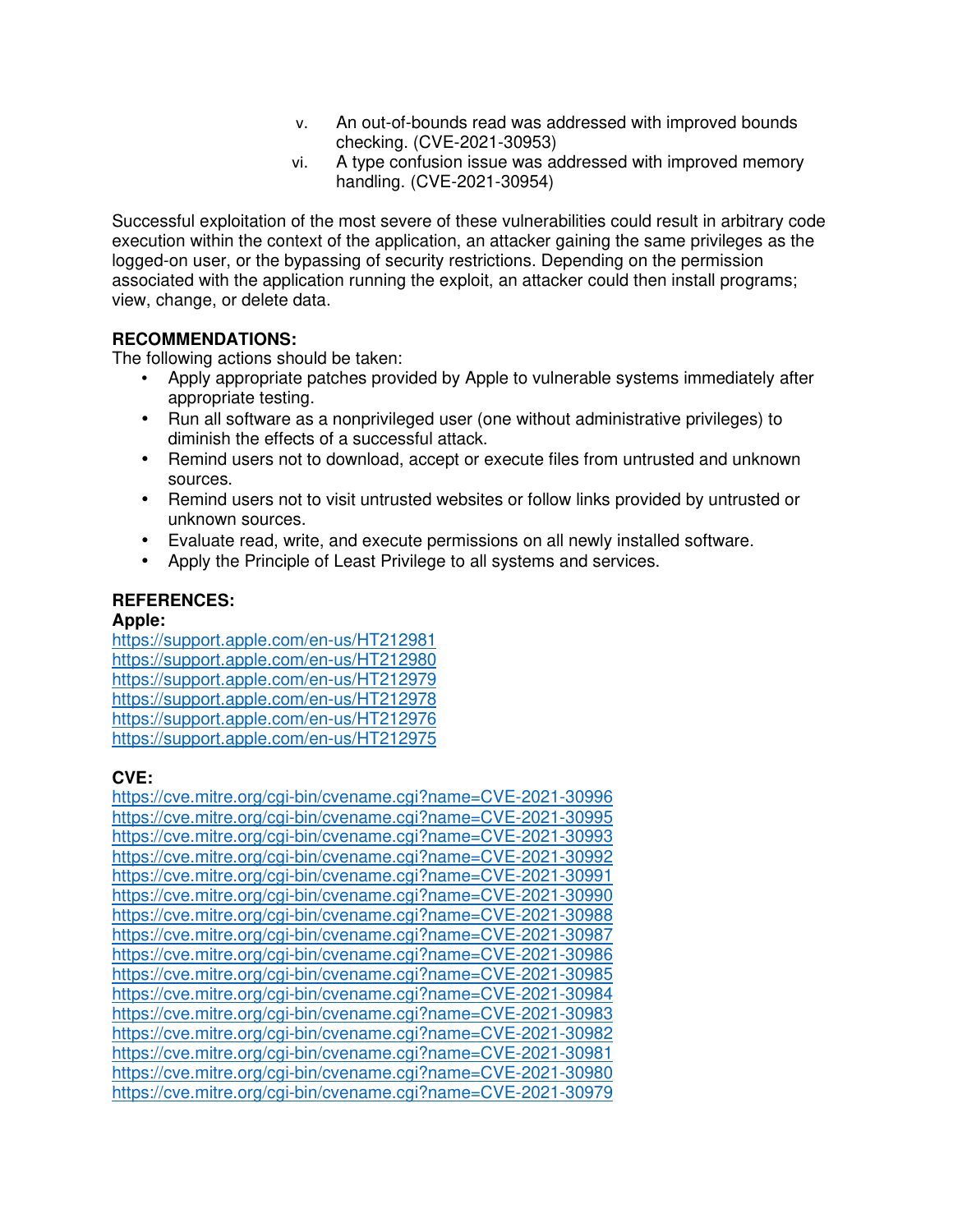https://cve.mitre.org/cgi-bin/cvename.cgi?name=CVE-2021-30977 https://cve.mitre.org/cgi-bin/cvename.cgi?name=CVE-2021-30976 https://cve.mitre.org/cgi-bin/cvename.cgi?name=CVE-2021-30975 https://cve.mitre.org/cgi-bin/cvename.cgi?name=CVE-2021-30973 https://cve.mitre.org/cgi-bin/cvename.cgi?name=CVE-2021-30971 https://cve.mitre.org/cgi-bin/cvename.cgi?name=CVE-2021-30970 https://cve.mitre.org/cgi-bin/cvename.cgi?name=CVE-2021-30969 https://cve.mitre.org/cgi-bin/cvename.cgi?name=CVE-2021-30968 https://cve.mitre.org/cgi-bin/cvename.cgi?name=CVE-2021-30967 https://cve.mitre.org/cgi-bin/cvename.cgi?name=CVE-2021-30966 https://cve.mitre.org/cgi-bin/cvename.cgi?name=CVE-2021-30965 https://cve.mitre.org/cgi-bin/cvename.cgi?name=CVE-2021-30964 https://cve.mitre.org/cgi-bin/cvename.cgi?name=CVE-2021-30963 https://cve.mitre.org/cgi-bin/cvename.cgi?name=CVE-2021-30961 https://cve.mitre.org/cgi-bin/cvename.cgi?name=CVE-2021-30960 https://cve.mitre.org/cgi-bin/cvename.cgi?name=CVE-2021-30959 https://cve.mitre.org/cgi-bin/cvename.cgi?name=CVE-2021-30958 https://cve.mitre.org/cgi-bin/cvename.cgi?name=CVE-2021-30957 https://cve.mitre.org/cgi-bin/cvename.cgi?name=CVE-2021-30955 https://cve.mitre.org/cgi-bin/cvename.cgi?name=CVE-2021-30954 https://cve.mitre.org/cgi-bin/cvename.cgi?name=CVE-2021-30953 https://cve.mitre.org/cgi-bin/cvename.cgi?name=CVE-2021-30952 https://cve.mitre.org/cgi-bin/cvename.cgi?name=CVE-2021-30951 https://cve.mitre.org/cgi-bin/cvename.cgi?name=CVE-2021-30950 https://cve.mitre.org/cgi-bin/cvename.cgi?name=CVE-2021-30949 https://cve.mitre.org/cgi-bin/cvename.cgi?name=CVE-2021-30948 https://cve.mitre.org/cgi-bin/cvename.cgi?name=CVE-2021-30947 https://cve.mitre.org/cgi-bin/cvename.cgi?name=CVE-2021-30946 https://cve.mitre.org/cgi-bin/cvename.cgi?name=CVE-2021-30945 https://cve.mitre.org/cgi-bin/cvename.cgi?name=CVE-2021-30942 https://cve.mitre.org/cgi-bin/cvename.cgi?name=CVE-2021-30941 https://cve.mitre.org/cgi-bin/cvename.cgi?name=CVE-2021-30940 https://cve.mitre.org/cgi-bin/cvename.cgi?name=CVE-2021-30939 https://cve.mitre.org/cgi-bin/cvename.cgi?name=CVE-2021-30938 https://cve.mitre.org/cgi-bin/cvename.cgi?name=CVE-2021-30937 https://cve.mitre.org/cgi-bin/cvename.cgi?name=CVE-2021-30936 https://cve.mitre.org/cgi-bin/cvename.cgi?name=CVE-2021-30935 https://cve.mitre.org/cgi-bin/cvename.cgi?name=CVE-2021-30934 https://cve.mitre.org/cgi-bin/cvename.cgi?name=CVE-2021-30932 https://cve.mitre.org/cgi-bin/cvename.cgi?name=CVE-2021-30931 https://cve.mitre.org/cgi-bin/cvename.cgi?name=CVE-2021-30929 https://cve.mitre.org/cgi-bin/cvename.cgi?name=CVE-2021-30927 https://cve.mitre.org/cgi-bin/cvename.cgi?name=CVE-2021-30926 https://cve.mitre.org/cgi-bin/cvename.cgi?name=CVE-2021-30916 https://cve.mitre.org/cgi-bin/cvename.cgi?name=CVE-2021-30767

#### **TLP: WHITE**

#### https://www.cisa.gov/tlp

Sources may use TLP:WHITE when information carries minimal or no foreseeable risk of misuse, in accordance with applicable rules and procedures for public release. Subject to standard copyright rules, TLP:WHITE information may